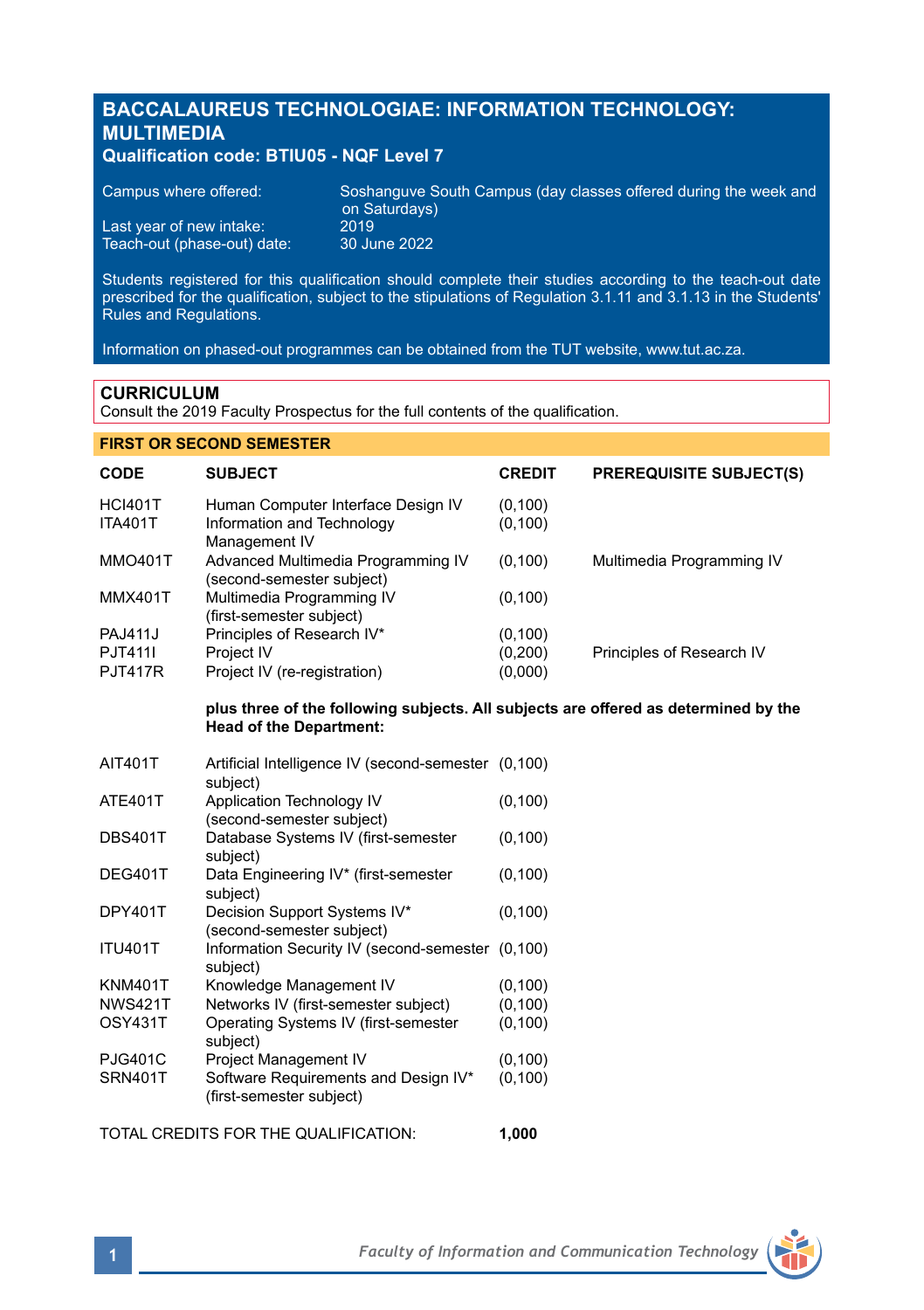## **SUBJECT INFORMATION (OVERVIEW OF SYLLABUS)**

The syllabus content is subject to change to accommodate industry changes. Please note that a more detailed syllabus is available at the Department or in the study quide that is applicable to a particular subject. At time of publication, the syllabus content was defined as follows:

## **A**

### **ADVANCED MULTIMEDIA PROGRAMMING IV (MMO401T) 1 X 3-HOUR PAPER**  *(Subject custodian: Department of Computer Science)*

This subject covers the use of advanced multimedia concepts in the context of education. The topics covered include approaches to education and different multimedia approaches. After completing this subject, the student will know how to apply pedagogic paradigms to the design and development of multimedia education systems, be able to decide which multimedia approach is appropriate for a given context, and manage the development of a multimedia system from conception to deployment. In addition, the student will gain practical experience in working with a limited number of multimedia systems. (Total tuition time: ± 40 hours)

## **APPLICATION TECHNOLOGY IV (ATE401T) 1 X 3-HOUR PAPER**

## *(Subject custodian: Department of Computer Science)*

The purpose of this subject is to equip students with skill and knowledge in the use of software design patterns. The subject exposes students to the commonly used creational, structural and behavioural design patterns. (Total tuition time: ± 40 hours)

## **ARTIFICIAL INTELLIGENCE IV (AIT401T) 1 X 3-HOUR PAPER**

## *(Subject custodian: Department of Computer Systems Engineering)*

Aim/Purpose: To introduce the fundamentals of the art of creating machines that perform functions that require intelligence when performed by people. The field includes problem solving, communicating, perceiving and acting, learning, knowledge, reasoning and planning, uncertain knowledge and reasoning. (Total tuition time: ± 26 hours)

## **D**

## **DATA ENGINEERING IV (DEG401T) 1 X 3-HOUR PAPER**

## *(Subject custodian: Department of Computer Science)*

The aim of this subject is to address the issues of data representation for data mining. Objectives: On completion of this subject, students should be able to prepare and process data for meaningful interpretations. Key topics: data engineering models, data mining tool, normalisations and redistributing variables, introduction to Neural network. (Total tuition time: ± 40 hours)

## **DATABASE SYSTEMS IV (DBS401T) 1 X 3-HOUR PAPER**

## *(Subject custodian: Department of Computer Science)*

This subject assumes knowledge of databases and builds on this existing database knowledge by presenting database design and technology concepts. Fundamental database concepts are covered as well as relational database models and normalisation; entity-relationship modelling; transaction management and concurrency control; distributed database management systems; object-orientated databases; client/server systems; data warehousing, data mining and also databases in electronic commerce. (Total tuition time: ± 40 hours)

## **DECISION SUPPORT SYSTEMS IV (DPY401T) 1 X 3-HOUR PAPER**

*(Subject custodian: Department of Computer Science)* The subject focuses on decision support systems and business intelligence, human decision making processes, decision making, systems, modeling and support, decision support systems concepts, methodologies and technologies, modeling and analysis, data mining for business intelligence, artificial neural networks for data mining, text and web mining, data warehousing and the CART algorithm. (Total tuition time: ± 40 hours)

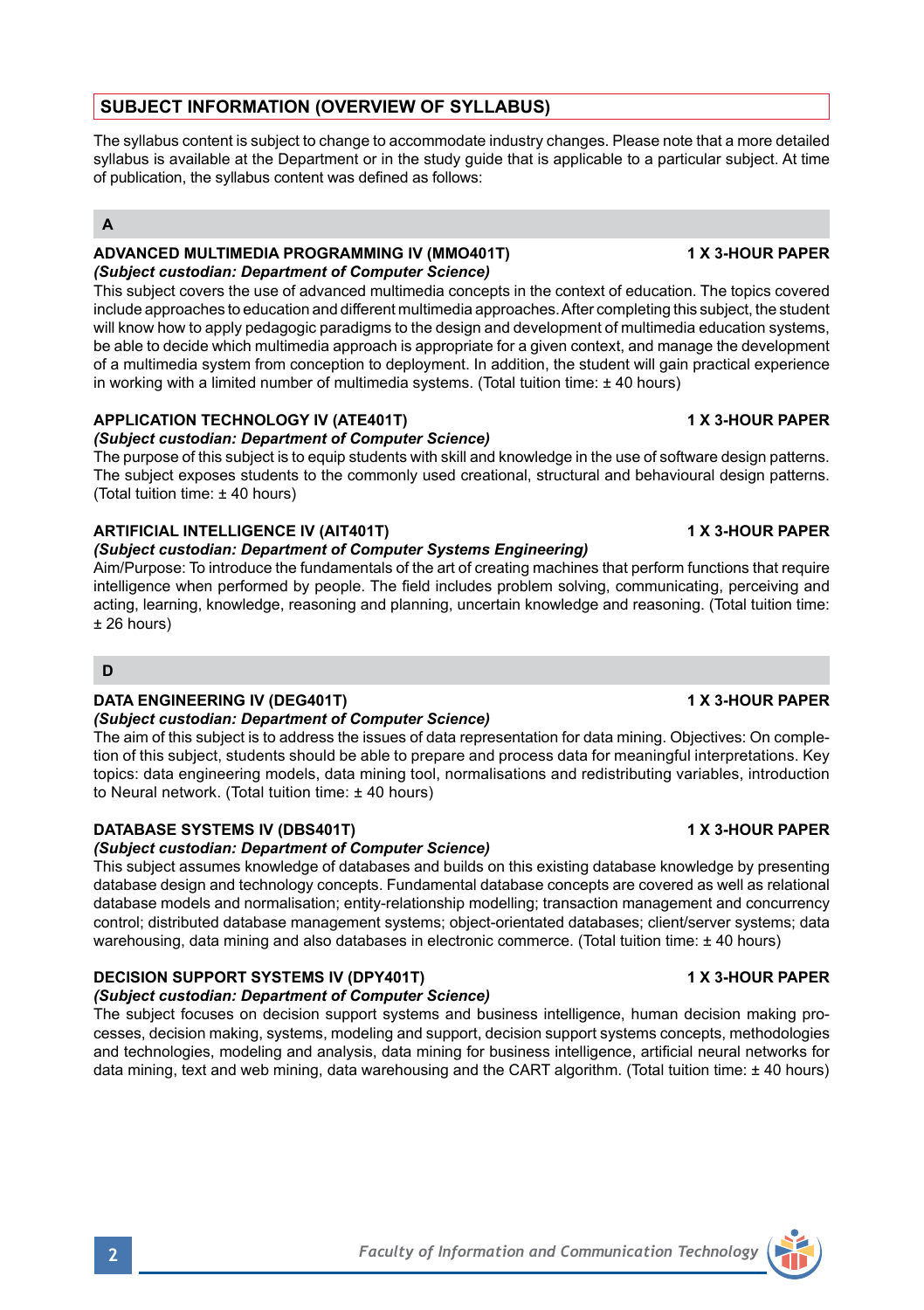# **HUMAN COMPUTER INTERFACE DESIGN IV (HCI401T) 1 X 3-HOUR PAPER**

## *(Subject custodian: Department of Computer Science)*

Students gain knowledge and skills required for designing interactive products to support the way they communicate and interact in their everyday and working life. Students should know how to generate user requirement, design, evaluate and implement interactive computing systems for human use with other human factors and ergonomics. The subject's main topics include: the use of general HCI principles to design screens for Windows application and for the Web: understanding users and user-centered design; identifying needs and establishing requirements; doing conceptual design, prototyping and construction of human computer interfaces for different types of users. (Total tuition time: ± 40 hours)

**I**

### **INFORMATION AND TECHNOLOGY MANAGEMENT IV (ITA401T) 1 X 3-HOUR PAPER** *(Subject custodian: Department of Informatics)*

This subject provides concepts and frameworks for understanding the potential impact of Information Technology (IT) on business strategy and performance. The subject focuses on the implications of increased digitisation for defining business strategies and operating models, and explores the roles of both general managers and IT executives in using IT to achieve operational excellence and business agility. On successful completion of this subject, the student will be able to develop an IT Strategy for a digital enterprise; evaluate how IT will shape future businesses and the contribution of enterprise architecture; evaluate the risk and benefits of digitised processes and compare strategically whether to perform those processes internally or externally; assess the impact of globalisation; motivate why some firms are better able to convert their IT investments into business value; and implement steps to ensure effective IT decision making. (Total tuition time: ± 54 hours)

## **INFORMATION SECURITY IV (ITU401T) 1 X 3-HOUR PAPER**

## *(Subject custodian: Department of Information Technology)*

Encryption and decryption algorithms, protocols, operating systems, databases and network security. (Total tuition time: ± 40 hours)

## **K**

## **KNOWLEDGE MANAGEMENT IV (KNM401T) 1 X 3-HOUR PAPER**

## *(Subject custodian: Department of Informatics)*

This subject is aimed at extending the skills of the students by introducing students to the various Knowledge Management concepts, design, implementation and management of KNM systems, as well as an overview of challenges that organisations face during the implementation of KNM initiatives. As the economy increasingly moves towards a knowledge-based economy, the ability to manage knowledge becomes a matter of competitive survival for organisations. Principles and practice of knowledge management in organisations, therefore, become the focal point of this subject. On completion of the subject, students will be able to identify and apply the theoretical and practical knowledge management principles to address management pitfalls, manage these knowledge management challenges; and implement the relevant knowledge management steps to ensure success within the context of the organisation. (Total tuition time:  $\pm$  54 hours)

## **M**

## **MULTIMEDIA PROGRAMMING IV (MMX401T) 1 X 3-HOUR PAPER**

*(Subject custodian: Department of Computer Science)* This subject deals with advanced concepts in computer animation. The topics covered are motion capture and advanced principles of animation, and scripts and production documentation for animated productions. After completing this subject, the student will be able to discuss motion capture, discuss the technical principles of animation in-depth and prepare for motion capture or animation sessions by analysing scripts and preparing supporting documentation and setup a production pipeline. In addition, the student will practice some practical aspects of the multimedia production process. (Total tuition time: ± 40 hours)